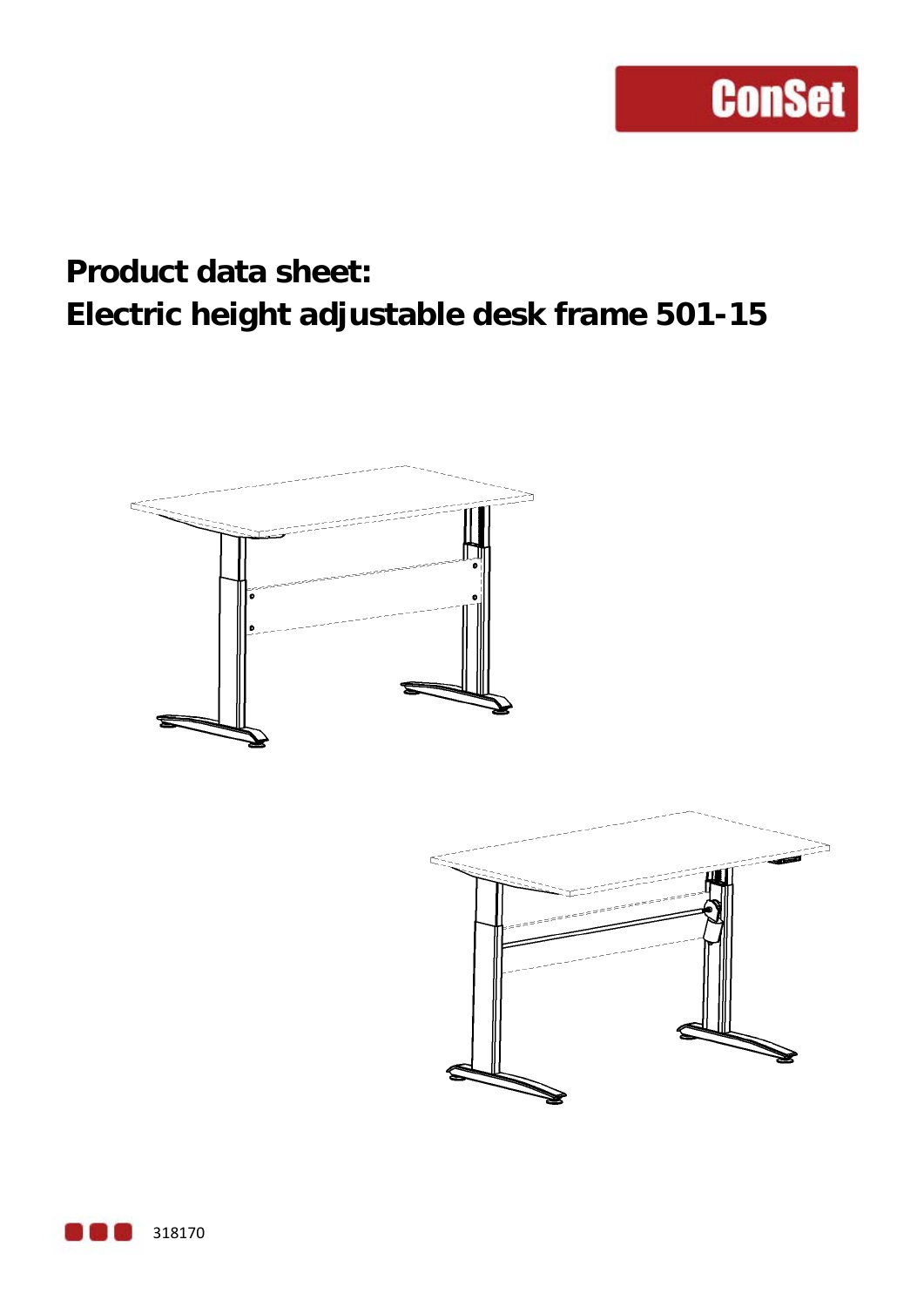# **Conset**

### **Table of contents**

| <b>Technical specifications</b> | page 3     |
|---------------------------------|------------|
| Main measures                   | page 4     |
| Specification, wooden parts     | page 5     |
| Assembly and use                | page 7     |
| Safety and tests                | page 8     |
| Specification, components       | -9<br>page |

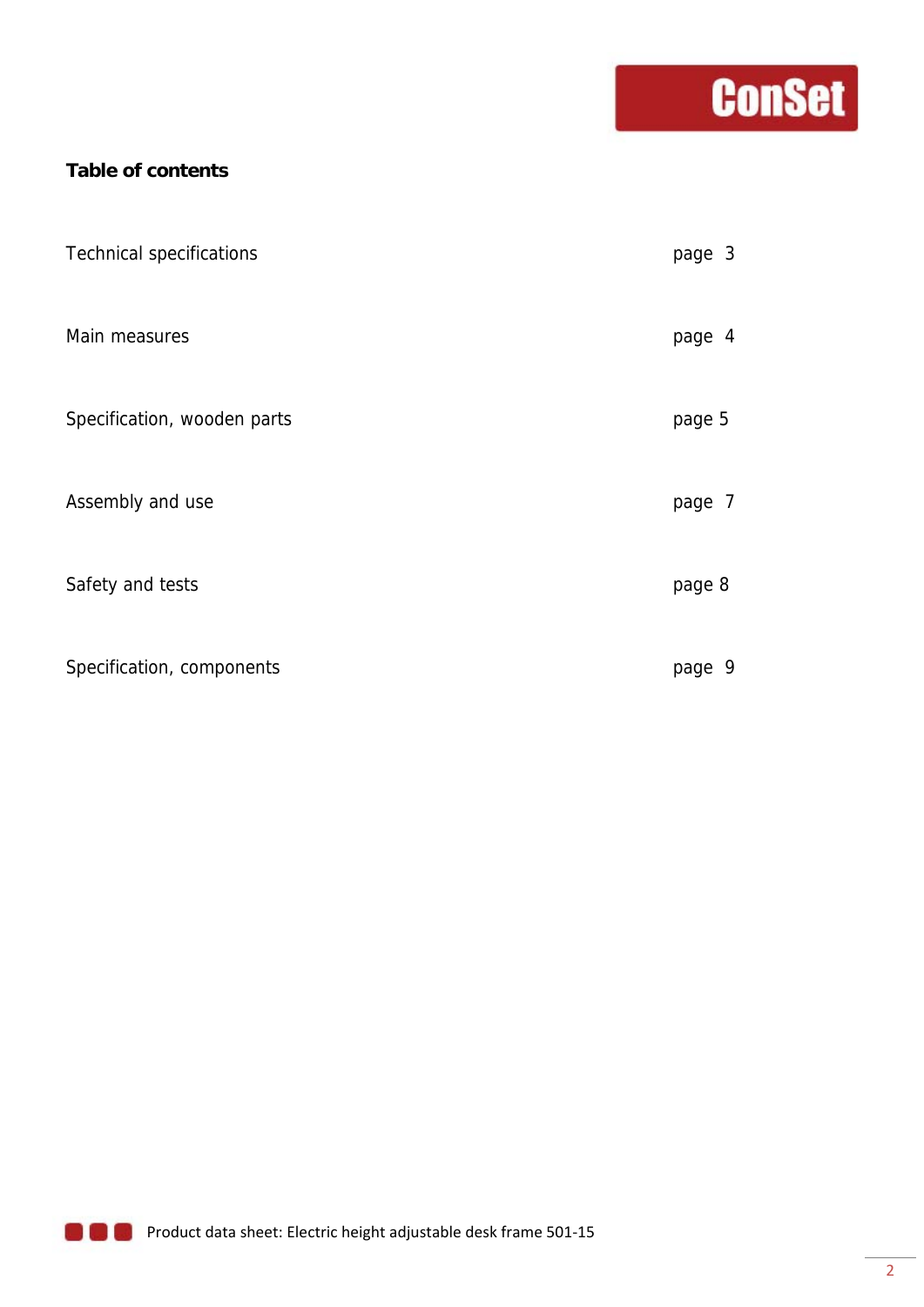### **Technical specifications**

#### **Packing**





Pallet containing 48 pcs. set of frames. Weight 20 kg



Weight total 1000 kg

### **Content of packing**



|   |                 | <b>DESCRIPTION</b>                   |
|---|-----------------|--------------------------------------|
|   | 106750          | Right leg assembly                   |
|   |                 | Left leg assembly                    |
| ٠ |                 | Cardboard box                        |
|   | 107260          | 501-15 overall Mounting bag          |
|   | 107350          | Power supply assembly                |
| 6 | 109900          | Adjustable tube, packed              |
|   | <b>ITEM NO.</b> | QTY. PART NO.<br>1 106760<br>1310150 |

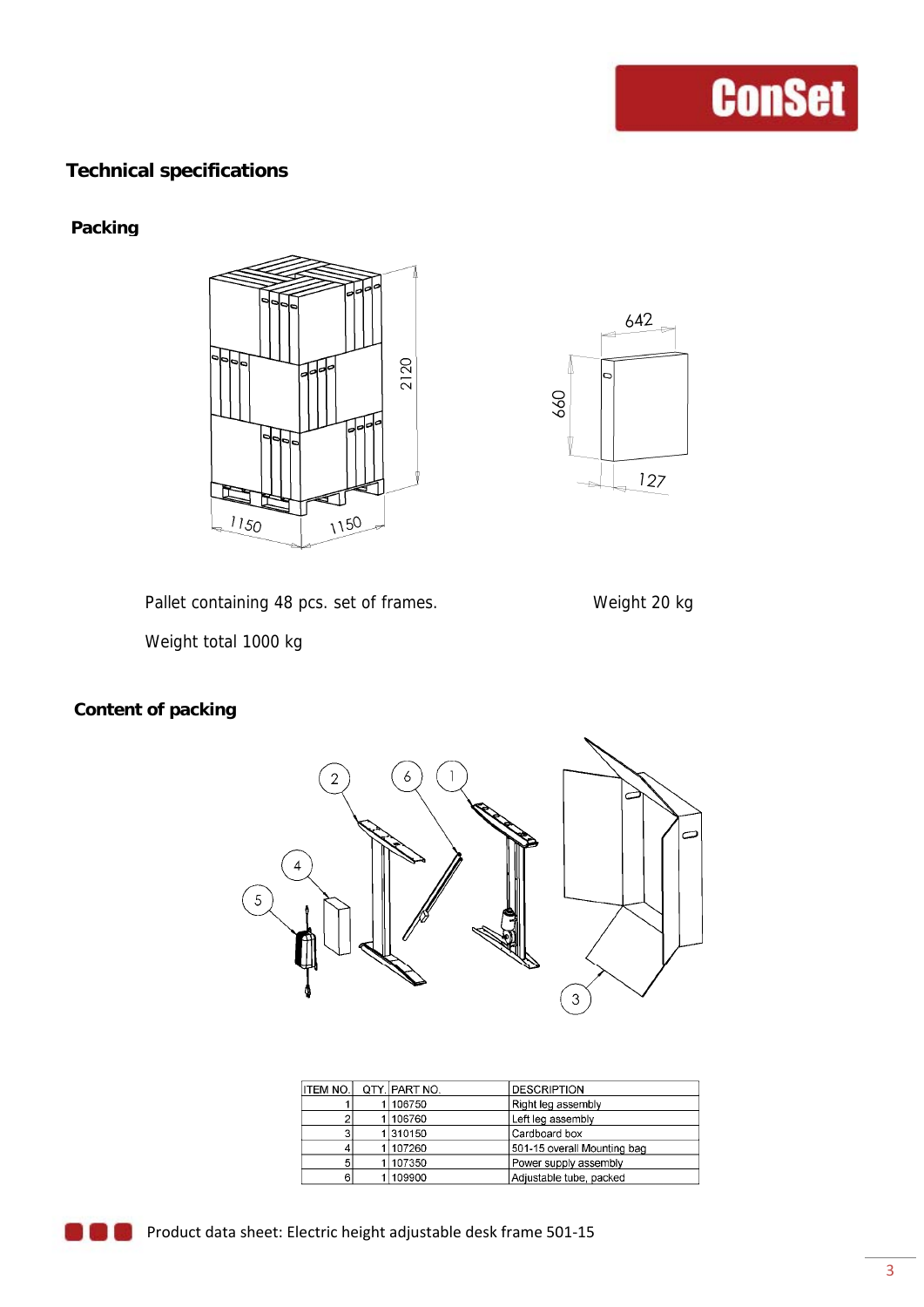#### **Main measures**



| H (height), frame only   | $66 - 118$ cm        |
|--------------------------|----------------------|
| W (width)                | Flexible up to 180cm |
| Lifiting capacity, frame | 70 kg                |
| Speed                    | 25 mm/sec            |

If further documentation needed, please find dwg documentation on the website.

**Product data sheet: Electric height adjustable desk frame 501-15**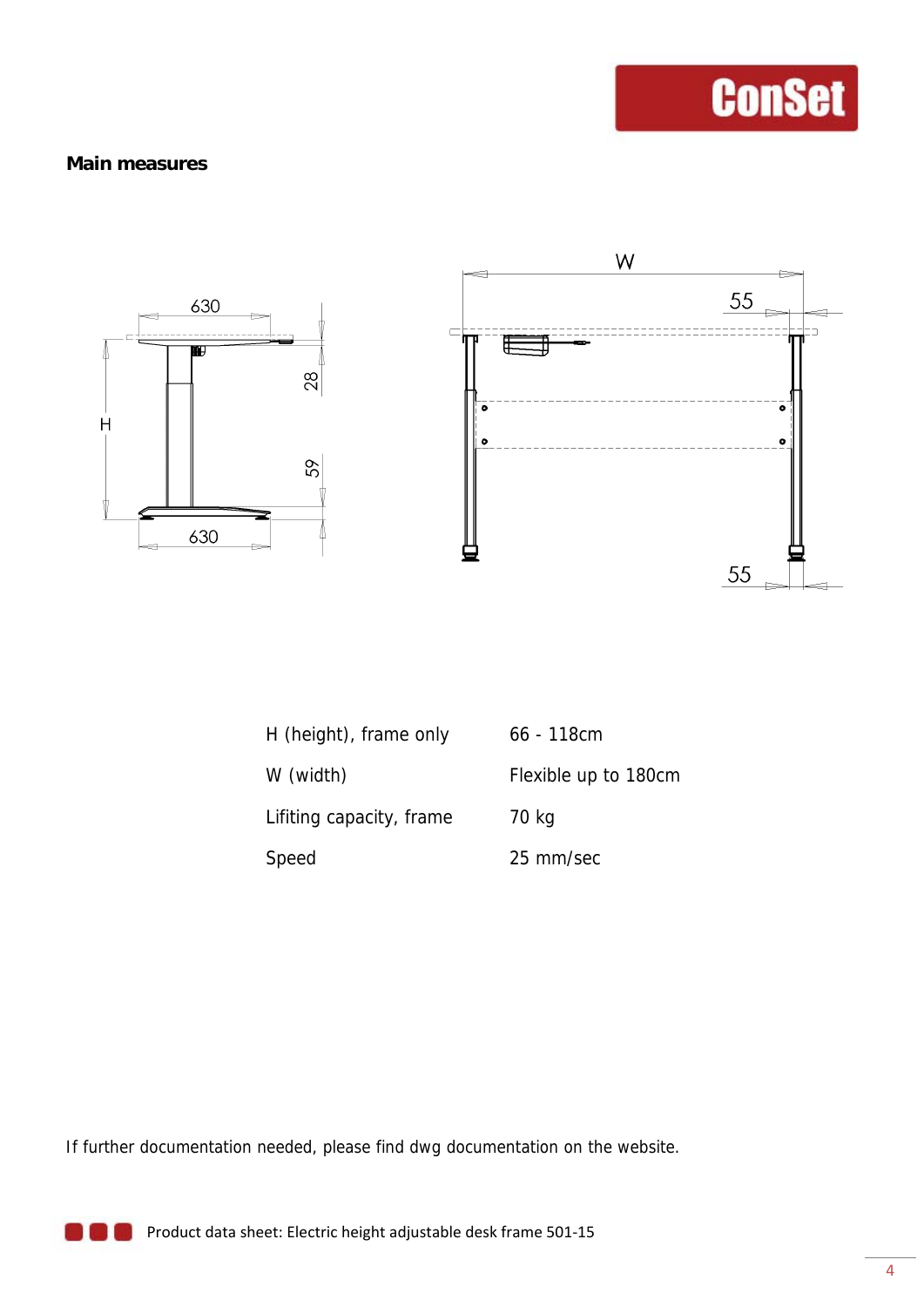### **Specification, tabletop**



**ConSet**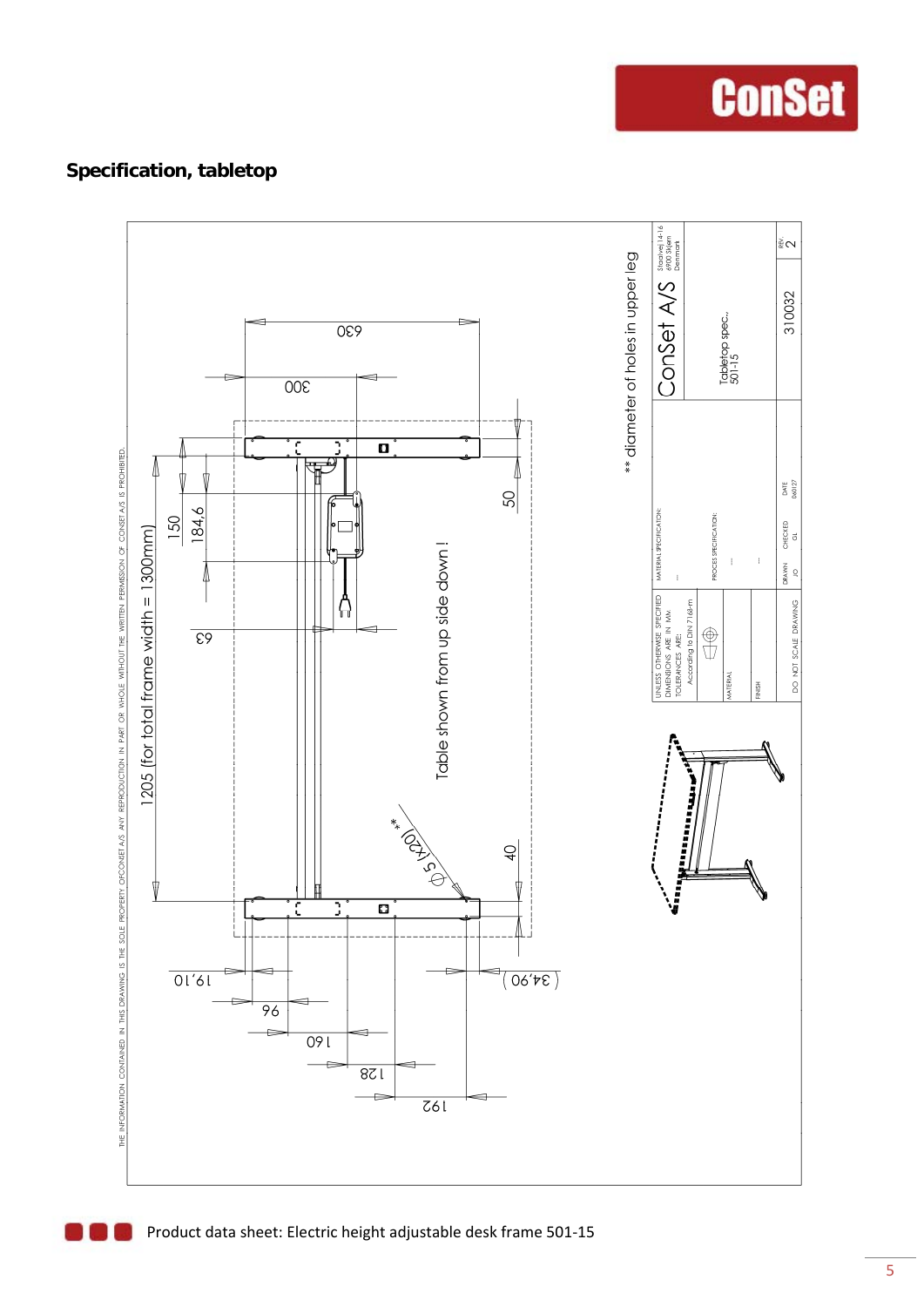### **Specification, lower travers**



**ConSet**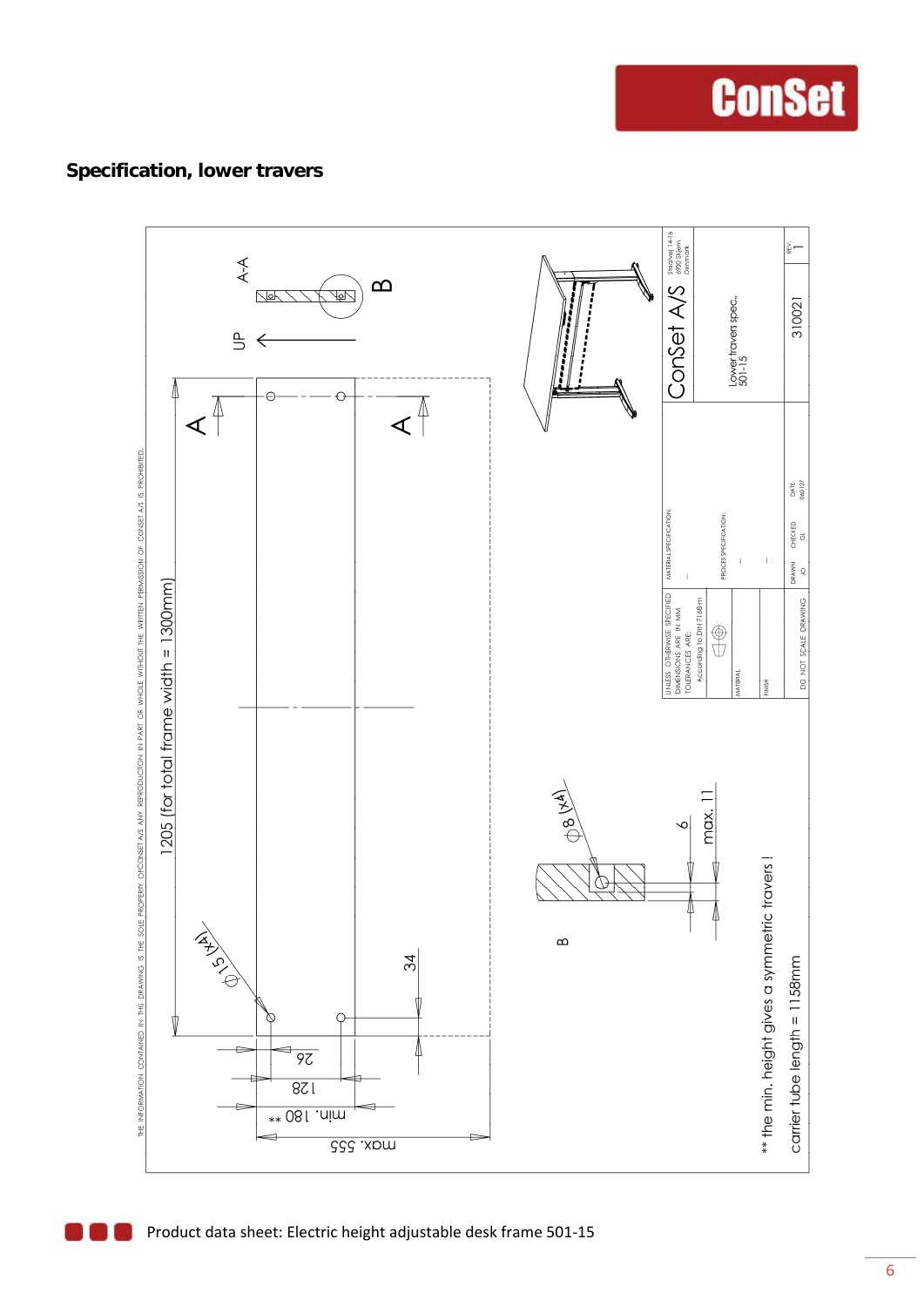#### **Assembly and use**

Along with all products a "Direction for assembly and use" is delivered. In this you will find a detailed description of the way of assembly.



After the frame has been mounted the chosen tabletop is mounted and the operation unit will be possible to fix at the bottom side of the tabletop. This operation unit has two rocker switches.

With rocker switch A and B it is possible to move the tabletop up and down and can be stopped at all levels. For safety reasons it is necessary to push both buttons at the same time for moving the table up and down.



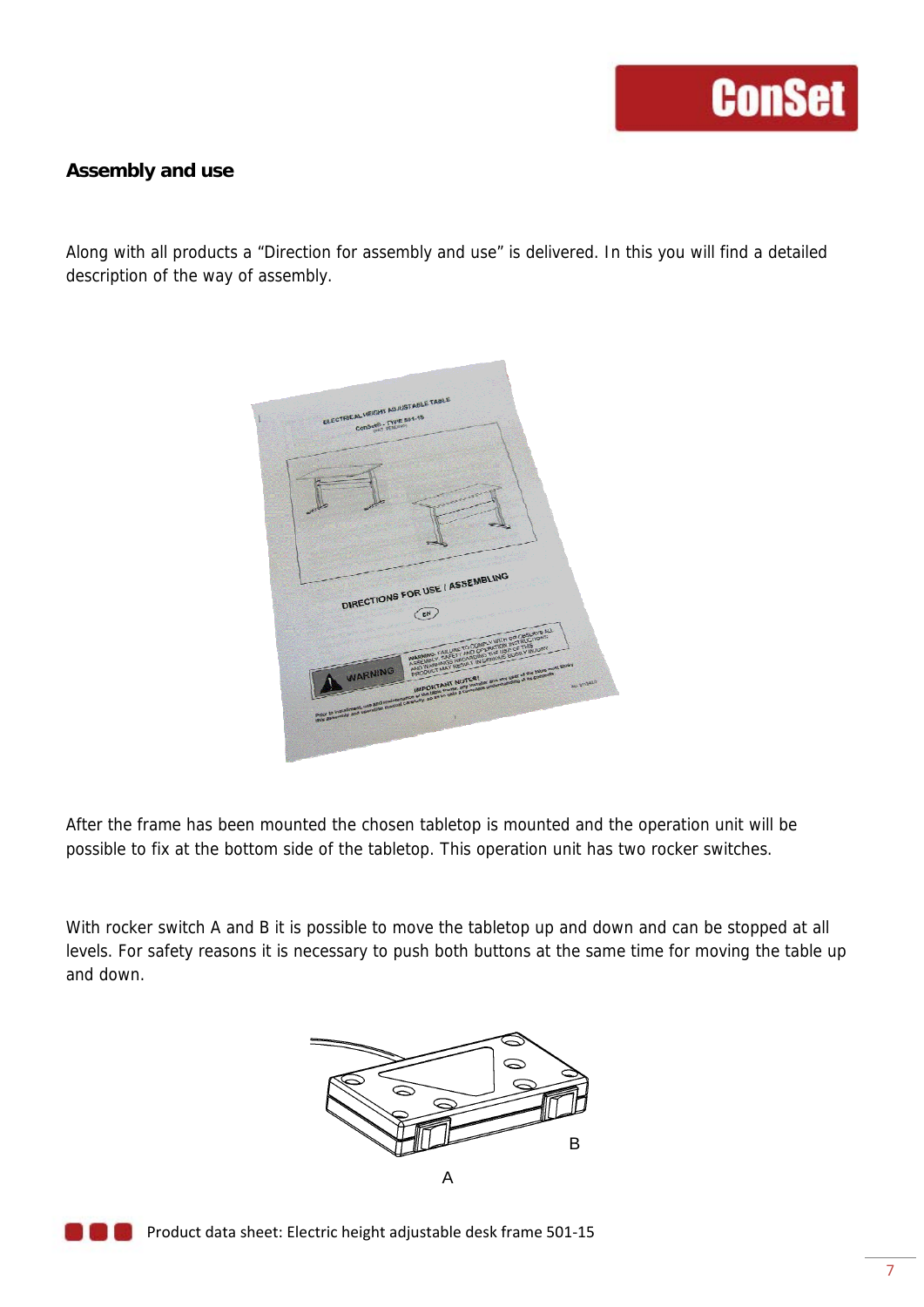#### **Safety and tests**

All products have been tested up against the following norms:

ISO/DIS 8019

DS/ISO 7172

The norms mention above is possible to find at the website in the section "Norms and approvals".

#### **DECLARATION OF CONFORMITY**

We hereby declare, under our sole responsibility that the following products:

ConSet sit and stand tables product type 501-15

which are covered by this statement, are in conformity with the following standards and other normative documents::

- Counsel Directive 98/37/EF
- Counsel Directive 89/336/EØF with later changes
- Counsel Directive 73/23/EØF with later changes

With reference to the Machinery Directive (98/37/EF) please be aware:

- the sit and stand table is considered a machine and
- the sit and stand table may not be used until it has been assembled and installed according to the instructions.".